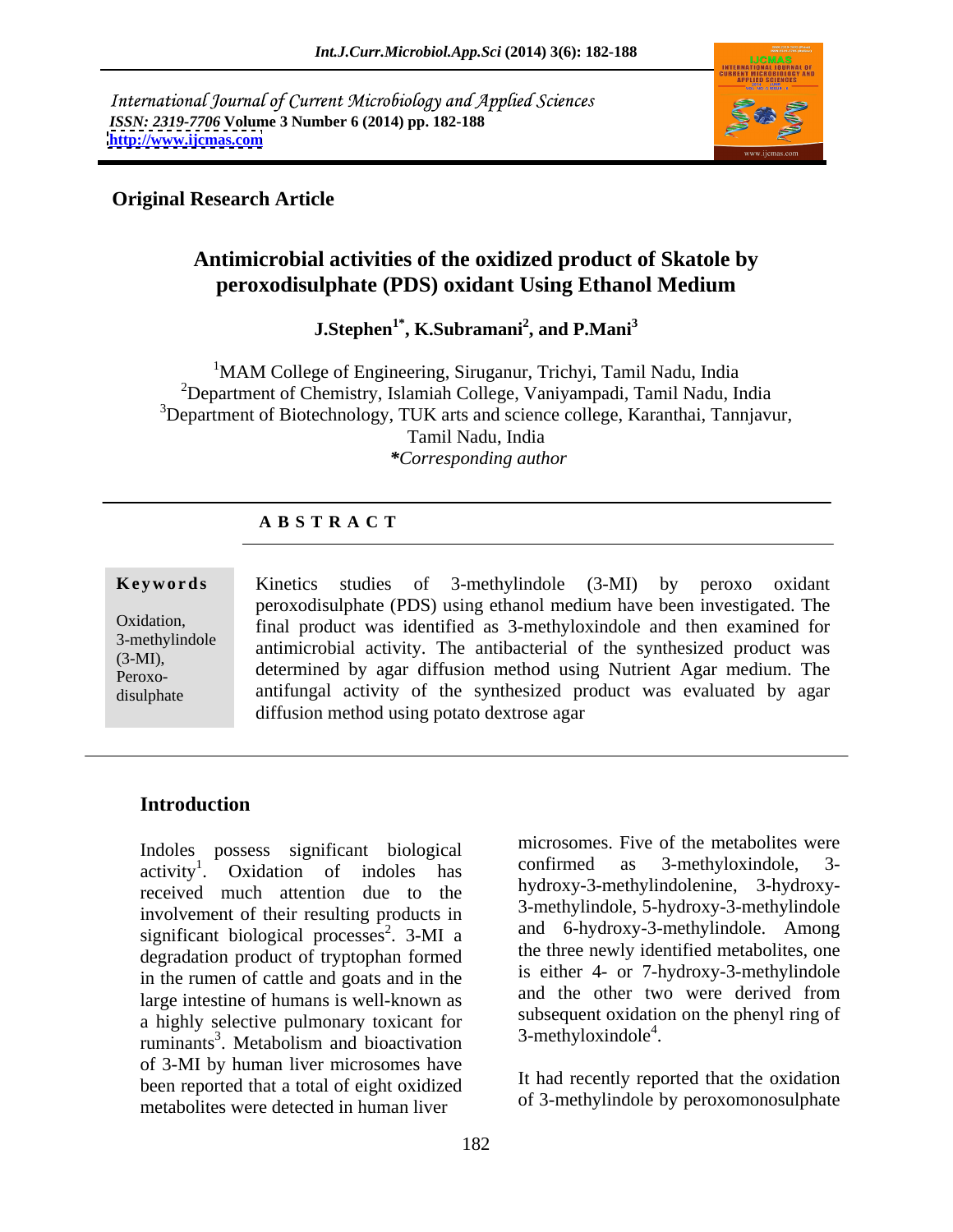(PMS) in ethanol medium<sup>3</sup>. In view of absence of free radical intermediates. For this, the present work involves the product analysis, slight excess of PDS mechanistic investigation of oxidation of 3-methyindole by peroxodisulphate (PDS) and kept the reaction mixture for a day. and antimicrobial studies of the oxidized The product was separated and analysed product. by IR and found to be 3-methyloxindole.

## **Materials and Methods**

Several techniques, both kinetic and proceeds through an electrophilic attack of chemical are employed in organic the oxidant (PDS) exists as  $S_2O_8^{-2}$  ion in chemistry to delineate the mechanism of a solution at the nucleophilic site C3 of 3 reaction under examination. Kinetic MI by a mechanism involving studies were carried out in 50% (v/v) displacement of sulphate ion to form aqueous ethanol medium under pseudo compound (1) as the rate determining step. first-order conditions with a large excess Compound (1) undergoes intramolecular of 3-MI over PDS in the temperature range rearrangement<sup>6</sup> to give 2-hydroxy-3of 303-323 K. The reaction was followed methylindole (4) through a cyclic by estimating the unreacted PDS as a intermediate (2). The second attack of function of time by using the iodometric PDS ion on compound (4) gives method. The liberated iodine was titrated Compound (5) which finally loses  $HSO<sub>4</sub>$ against standard sodium thiosulphate to give 3-methyl-2-oxoindole as the solution by using starch as indicator. product.

Various kinds of experiment were carried **Antimicrobial studies of Oxidized** out varying the concentration of the substrate [3-MI] by keeping constant concentrations of Oxidant, Solvent, [H+], µ and vice-versa. A total second order, first order each with respect to [3-MI] and [PDS] has been observed. The reaction was unaffected by increase of  $[H^+]$ . ]. Increase of percentage of ethanol **Preparation of medium** decreases the rate. Variation of ionic

To find out the stoichiometry, Solutions of dissolved the medium completely. 3-MI containing an excess of PDS were Sterilization was done by autoclaving at kept overnight at room temperature. 15 Ibs pressure (121<sup>o</sup>c) for 15 minutes. Titrimetric estimation of the concentration Mixed well and poured into sterile Petri of PDS consumed and assuming that all the 3-MI taken had reacted, the stoichiometry of 3-MI: PDS was found to **Antifungal study** be 1:2. Moreover no polymer formation was observed when a freshly distilled The antifungal activity was performed by acrylonitrile monomer was added to the deaerated reaction mixture indicating the

<sup>5</sup>. In view of absence of free radical intermediates. For was added with 3-MI dissolved in ethanol So the proposed mechanism is as follows:

This results suggest that the reaction  $\frac{1}{2}$  ion in MI by a mechanism involving **-** And the state of the state of the product.

## **Antimicrobial studies of Oxidized product 3-Methyloxindole**

## **Antibacterial study**

 $\ddot{\mathbf{r}}$  +  $\mathbf{r}$ The antibacterial activity was performed by agar cup plate method.

## **Preparation of medium**

strength had no influence on the rate. Suspended 28.0 grams in 1000 ml distilled water. Heated to boiling and dissolved the medium completely. plates.

### **Antifungal study**

agar cup plate method.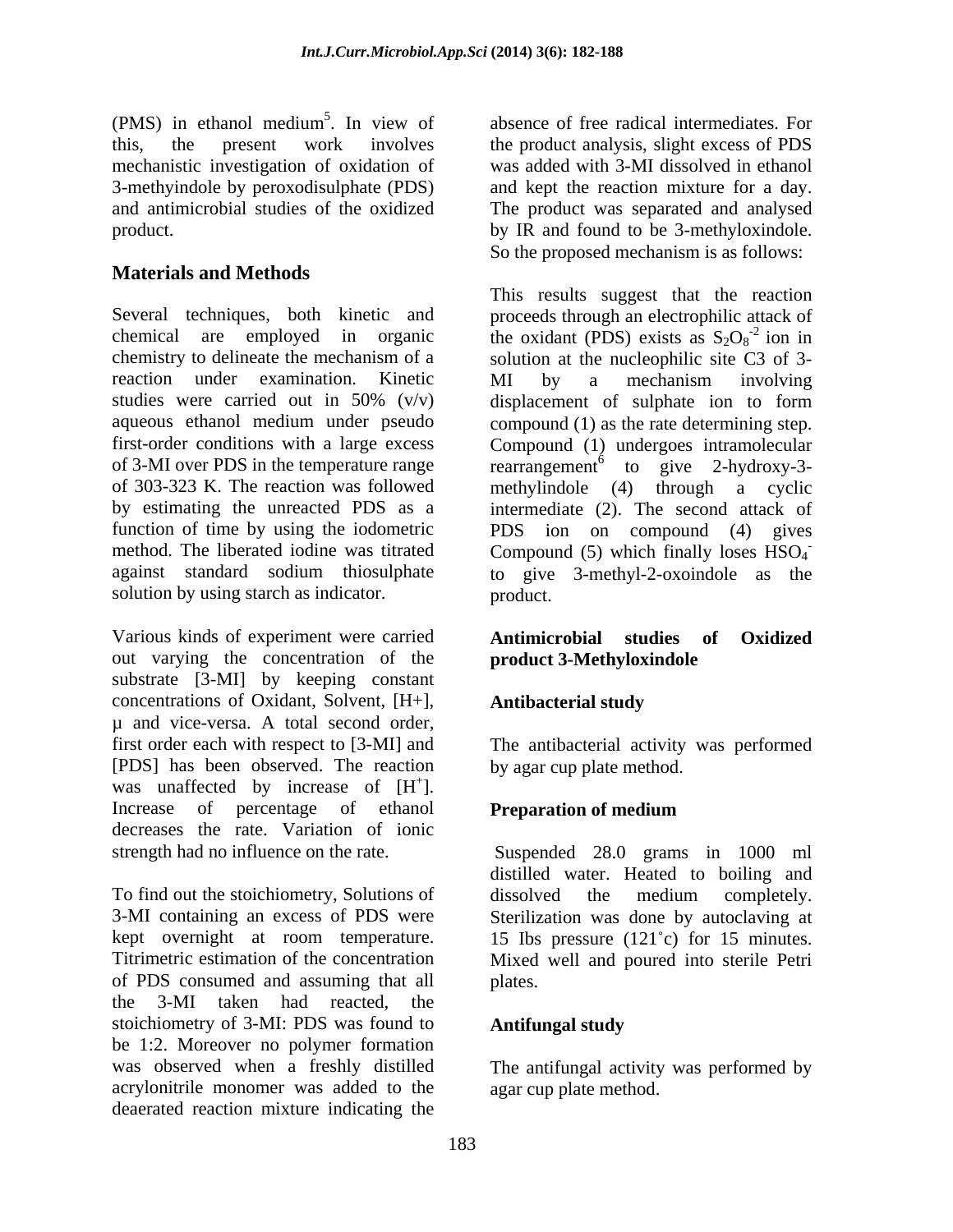

3-methyl-2-oxoindole

Suspended 39.0 grams in 1000 ml distilled water. Heated to boiling and dissolved the medium completely. Sterilization was behavior obtained from the Microbiology done by autoclaving at 15 Ibs pressure (121<sup>°</sup>c) for 15 minutes. Mixed well before College Hospital, Thanjavur. These dispensing in specific work, when pH 3.5 microorganisms were identified and is required; acidified the medium with sterile 10 % tartaric acid. The amount of or Microbiology, acid required for 100 ml of sterile cooled College Thanianur medium was approximately 1 ml. The medium was not heated after the addition of acid.

*Escherichia coli, Klebsiella pneumoniae*

**Preparation of medium** and *Bacillus subtilis* and fungi as *Candida* sterile 10 % tartaric acid. The amount of  $\sigma_f$  Microbiology Thaniayur Medical and *Bacillus subtilis* and fungi as *Candida albicans, Aspergillus flavus, Aspergillus niger* and *Aspergillus oryzae* were the microorganisms used and they were obtained from the Microbiology Laboratory of the Thanjavur Medical College Hospital, Thanjavur. These microorganisms were identified and confirmed by Microbiologists, Department Thanjavur Medical College, Thanjavur.

### **Preparation of 24 hours pure culture**

**Microorganisms Microorganisms was** suspended in about 10 ml of Bacteria as *Staphylococcus aureus*, of these was streaked on to the appropriate A loop full of each of the microorganisms physiological saline in a Roux bottle. Each culture slants and was incubated at 37ºC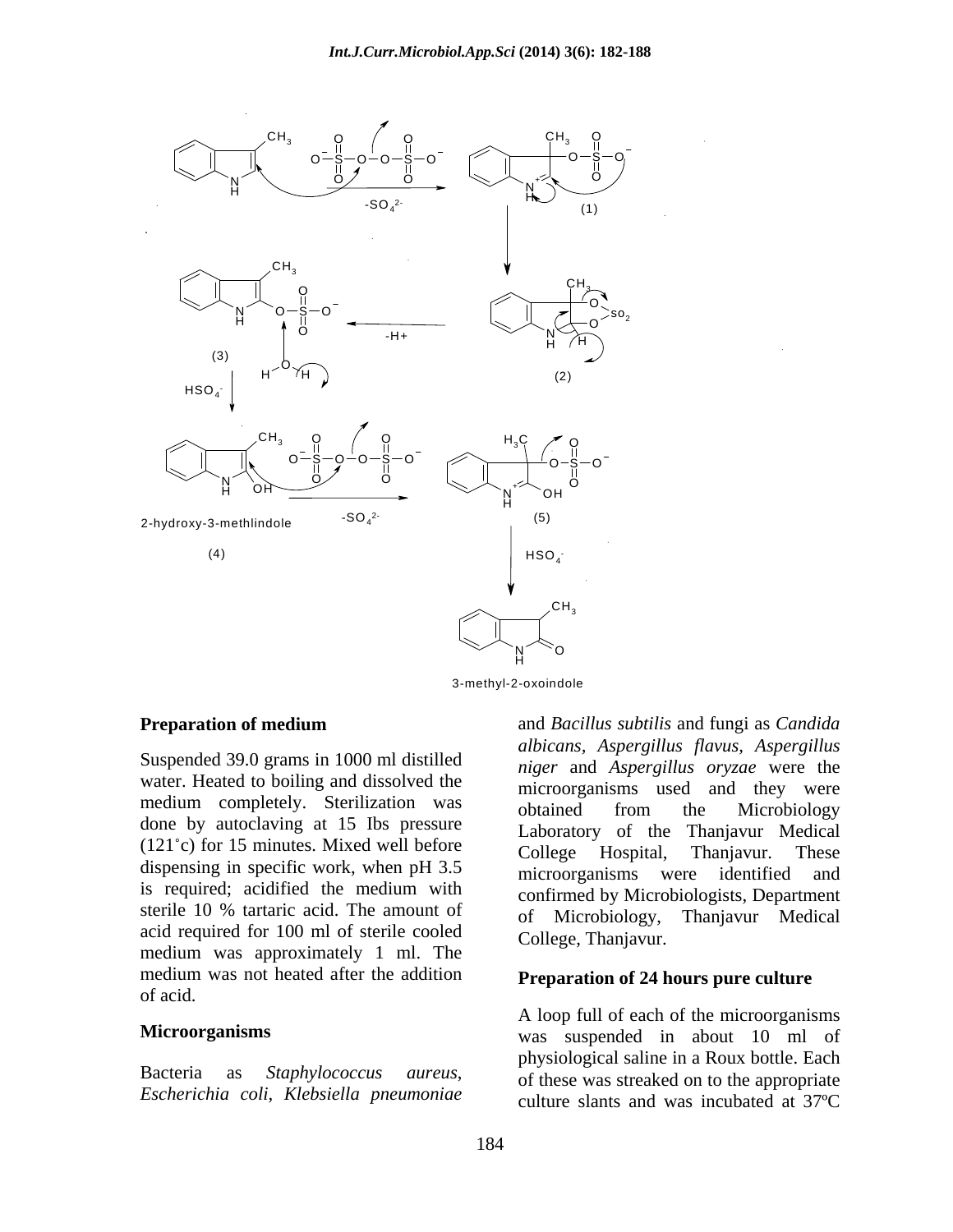for 24 hours for bacteria and for fungi which was incubated at 25ºC for 24-48 hours. After completion of incubation period, the growth was observed and the

The sample solution (30 mg/ml distilled water) as 50  $\mu$ l, 100  $\mu$ l and 150  $\mu$ l were used for the experiment. Standard antibiotic solution as Chloromphenical and<br>
Nystatin for fungi (10mg/ml distilled standardized bacterial/ fungi test Nystatin for fungi (10mg/ml distilled water- 30  $\mu$ l (30  $\mu$ g / disc) (positive

## **Preparation of dried filter paper discs**

Whattman filter paper (No:1) was used to prepare discs approximately 6 mm in diameter, which were placed in hot air for sterilization After sterilization, the discs were loaded with different concentrations of prepared sample solutions again kept

## **Application of discs to inoculated agar plates expanding the control of the control of the control of the control of the control of the control of the control of the control of the control of the control of the control of the control of the control of the con**

Previously prepared paper discs were dispensed onto the surface of the meaninoculated agar plate. Each disc was pressed down firmly to ensure complete contact with the agar surface. The discs and the plates were incubated at 5°C for 1 hr to permit good diffusion and then transferred to incubator at 37°C for 24 hrs. After completion of 24hrs, the plates were inverted and placed in an incubator set to

tubes were kept into  $2-8^\circ$ C until use.  $2007$ . Petri plates were prepared by **Preparation of solutions for the** bacteria/fungi. The test organism was **experiment** inoculated on solidified agar plate with the control) used to compare the sample.<br>agar/PDA plate. Briefly, inoculums under refrigeration for 24 hrs.<br>and at room temperature  $(30\pm 1)$  for 24-48 To 24 hours for the controllar sample (50 m) and the controllar sample (50 m) and the complete temperature and the complete temperature temperature temperature in the controllar associates the controllar period, the growt Antibiogram was done by disc diffusion method (NCCLS, 1993; Awoyinka et al., 2007). Petri plates were prepared by pouring 30 ml of NA /PDA medium for help of micropipette and spread and allowed to dry for 10 minutes. The surfaces of media were inoculated with bacteria/fungi from a broth culture. A sterile cotton swab was dipped into a standardized bacterial/ fungi test suspension and used to evenly inoculate the entire surface of the Nutrient agar/PDA plate. Briefly, inoculums containing bacteria were spread on Nutrient agar plates and fungi were spread on potato dextrose agar for fungus strains. Using sterile forceps, the sterile filter papers (6 mm diameter) containing the sample (50  $\mu$ l, 100  $\mu$ l, 150  $\mu$ l and 30 $\mu$ l for standard) were laid down on the surface of inoculated agar plate. The plates were incubated at  $37^{\circ}$ C for 24 h for the bacteria and at room temperature (30±1) for 24-48 hrs. for yeasts strains. Each sample was tested in triplicate.

## **Measurement of zone of inhibition**

were placed on the medium suitably apart around the disc in millimeters. The zones antimicrobial potential of test compounds was determined on the basis of mean diameter of zone of inhibition around the disc in millimeters. The zones of inhibition of the tested microorganisms by the sample were measured using a millimeter scale. The diameter sizes in mm of the zone of inhibition are shown in the table 1 and 2.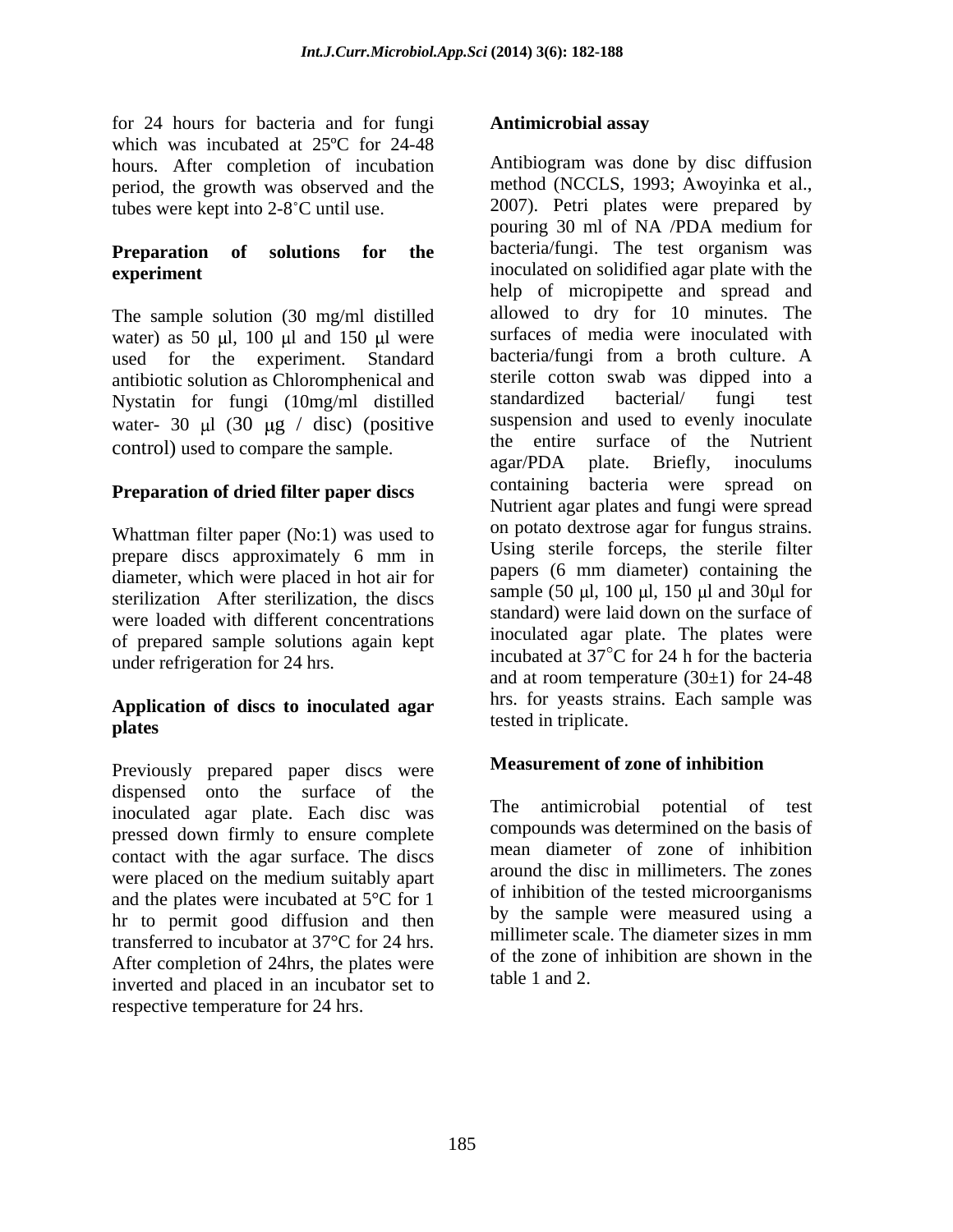| Sample                         | Aspergillus<br>$flavus$ (mm) | Aspergillus<br>niger (mm) | Aspergillus<br><u>oryzae (mm)</u> | Candida<br>albicans (mm) |
|--------------------------------|------------------------------|---------------------------|-----------------------------------|--------------------------|
| $50 \mu l$                     | $3 \pm 0.02$                 | $4 \pm 0.03$              | $2 \pm 0.03$                      |                          |
| $100 \mu l$                    | $7 \pm 0.04$                 | $6 \pm 0.04$              | $5 \pm 0.04$                      | $8 \pm 0.03$             |
| $150 \mu l$                    | $18 \pm 0.09$                | $16 \pm 0.06$             | $17 \pm 0.09$                     | $13 \pm 0.07$            |
| Standard (30 µl) $17 \pm 0.07$ |                              | $12 \pm 0.05$             | $18 \pm 0.10$                     | $8 \pm 0.03$             |
| (Nystatin)                     |                              |                           |                                   |                          |

**Figure.1** Antifungal activity of sample







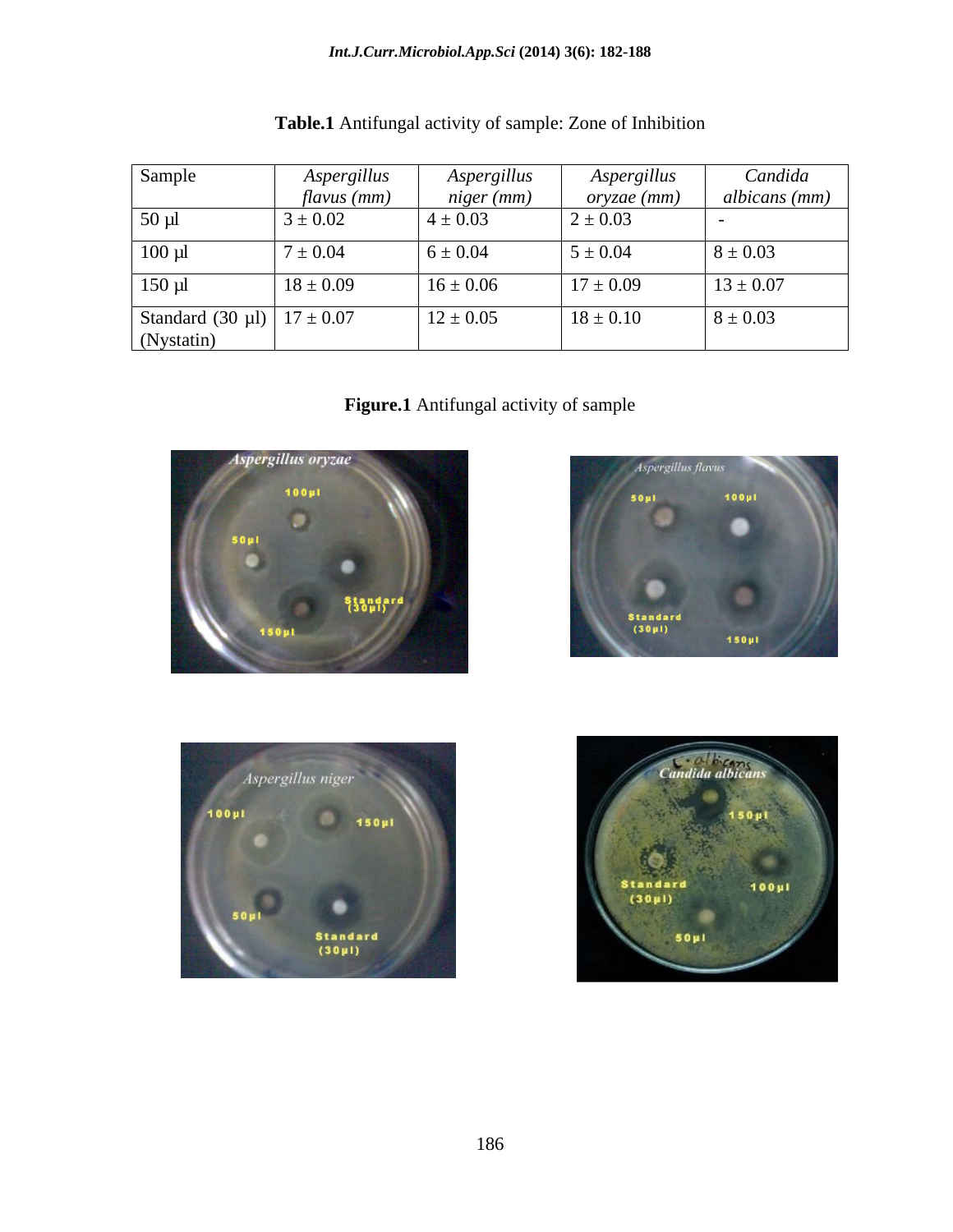### *Int.J.Curr.Microbiol.App.Sci* **(2014) 3(6): 182-188**

| Sample                                | Escherichia<br>Coli (mm) | Staphylococcus<br>auerus (mm) | Klebsiella<br>$\mid$ pneumonia (mm) $\mid$ subtilis (mm) $\mid$ | <b>Bacillus</b> |
|---------------------------------------|--------------------------|-------------------------------|-----------------------------------------------------------------|-----------------|
| $50 \mu l$                            | $\overline{\phantom{0}}$ | $2 \pm 0.01$                  | $2 \pm 0.03$                                                    | $\sim$          |
| $100 \mu l$                           | $3 \pm 0.02$             | $5 \pm 0.03$                  | $7 \pm 0.04$                                                    |                 |
| $150 \mu l$                           | $6 \pm 0.04$             | $14 \pm 0.08$                 | $15 \pm 0.06$                                                   | $7 \pm 0.07$    |
| Standard (30 µl)<br>(Chloromphenical) | $6 \pm 0.04$             | $11 \pm 0.06$                 | $9 \pm 0.05$                                                    | $10 \pm 0.08$   |
|                                       |                          |                               |                                                                 |                 |

| Table.2 Antibacterial activity of sample: Zone of<br>of Inhibition |  |
|--------------------------------------------------------------------|--|
|                                                                    |  |

**Figure.2** Antibacterial activity of sample





*Aspergillus flavus*, *Aspergillus niger* and *Candida albicans* than the standard Nystatin. The product also shows good





It has been observed that the product 3- inhibitory activity against the bacterial methyl-2-oxindole shows good inhibitory pathogen *Staphylococcus auerus* than the activity against the fungal pathogen standard Chloromphenical and shows same inhibitory activity against *Escherichia coli*. We hope that our discussion will prove helpful in further